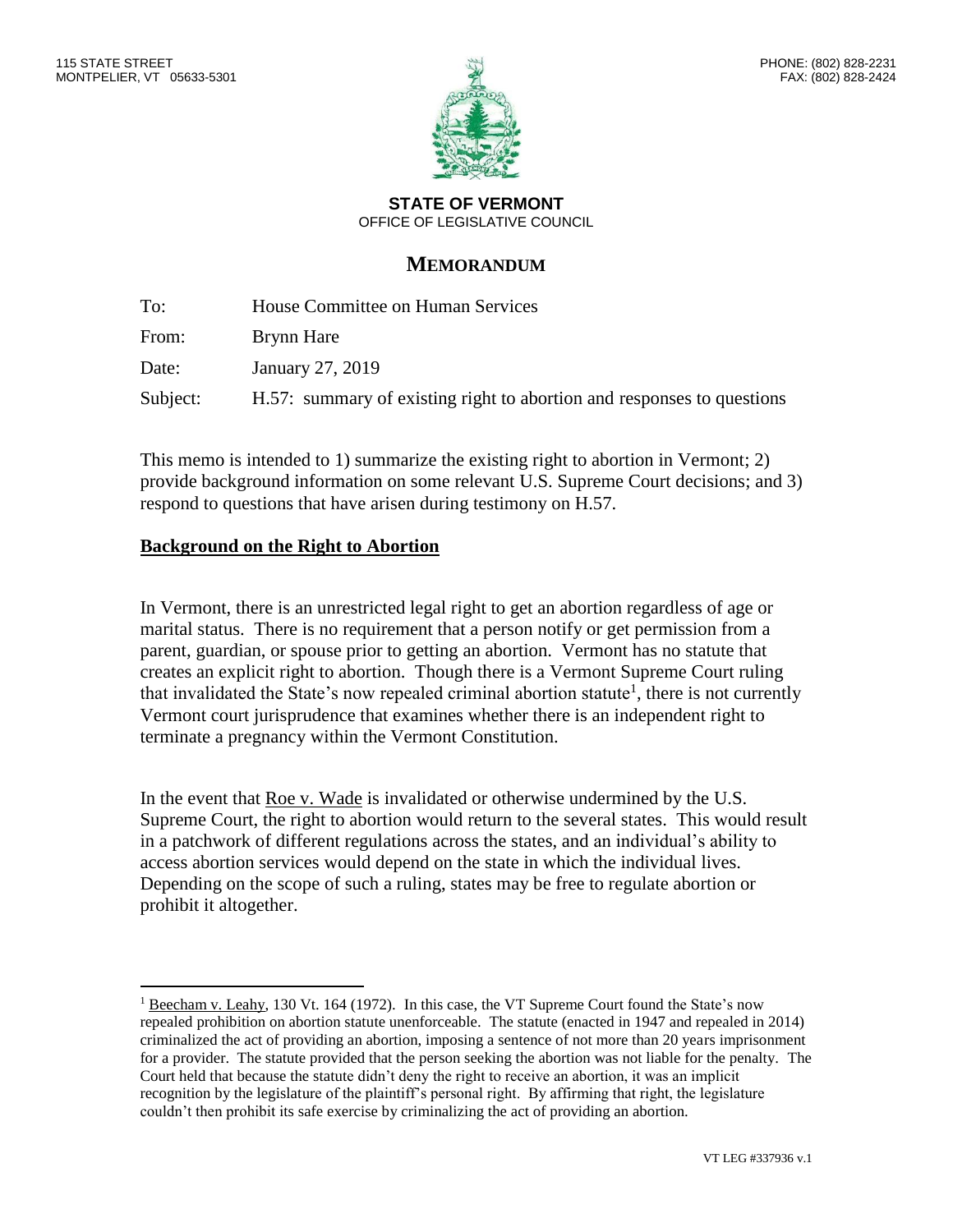Roe v. Wade (1973) is the landmark abortion ruling that struck down a Texas statute that forbade all abortions not necessary for saving the life of the mother and imposed jail time on providers for performing one. The Court found that states may not categorically prohibit abortions by making their performance a crime, because the 14th Amendment right of personal privacy embraced a woman's decision whether to carry a pregnancy to term. The scope of the privacy right included only personal rights that can be deemed "fundamental" or "implicit in the concept of ordered liberty" and relates to activities in the realm of marriage, procreation, contraception, family relationships, and child rearing and education. Since the Court found that the right to privacy is a fundamental right, only a compelling state interest could justify its limitation by a state. The Court used a heightened scrutiny analysis, which means that 1) the state must have a compelling interest in regulating the behavior and 2) the regulation must be narrowly tailored to achieve that interest.

The right to privacy came from prior U.S. Supreme Court jurisprudence, including Griswold v. Connecticut (1965), the landmark case that was the first to articulate a Constitutional right to privacy. In that case, the Court found that States may not restrict a married couple's ability to access contraception. This case was followed up by Eisenstadt v. Baird (1972), which found the same for unmarried individuals, but the Court based the right on the Equal Protection Clause of the 14th Amendment.

The Court's decision in Roe established two major things. First, states could not regulate abortions during the first trimester, because it represented a private medical decision between a woman and her doctor. The other major holding was that states could regulate abortion later on in pregnancy. After the first trimester, they could regulate the procedure to protect the health of the mother, and in the viability stage, the state could regulate or prohibit abortion to preserve the potential life (with exceptions for the health of the mother). The decision noted that since during first trimester abortion is no more dangerous to maternal health than childbirth itself, the state's interest in protecting maternal health was insufficient to justify state regulation during that time. The "compelling" point with respect to the state's interest in the potential life of the fetus the Court found to begin at viability.

In other words, according to Roe, only after the first trimester does the state's interest in protecting maternal health provide a sufficient basis to justify state regulation of abortion, and then only to protect that interest. Following viability, the state's interest permits it to regulate and even proscribe abortion except when necessary for the preservation of the life or health of the person carrying the fetus.

In Planned Parenthood of Southeastern Pennsylvania v. Casey (1992), the Court introduced a new standard of determining the validity of abortion laws by asking if the restriction on the right places any "undue burden" on the person attempting to get an abortion. The Court defined undue burden as "a substantial obstacle in the path of a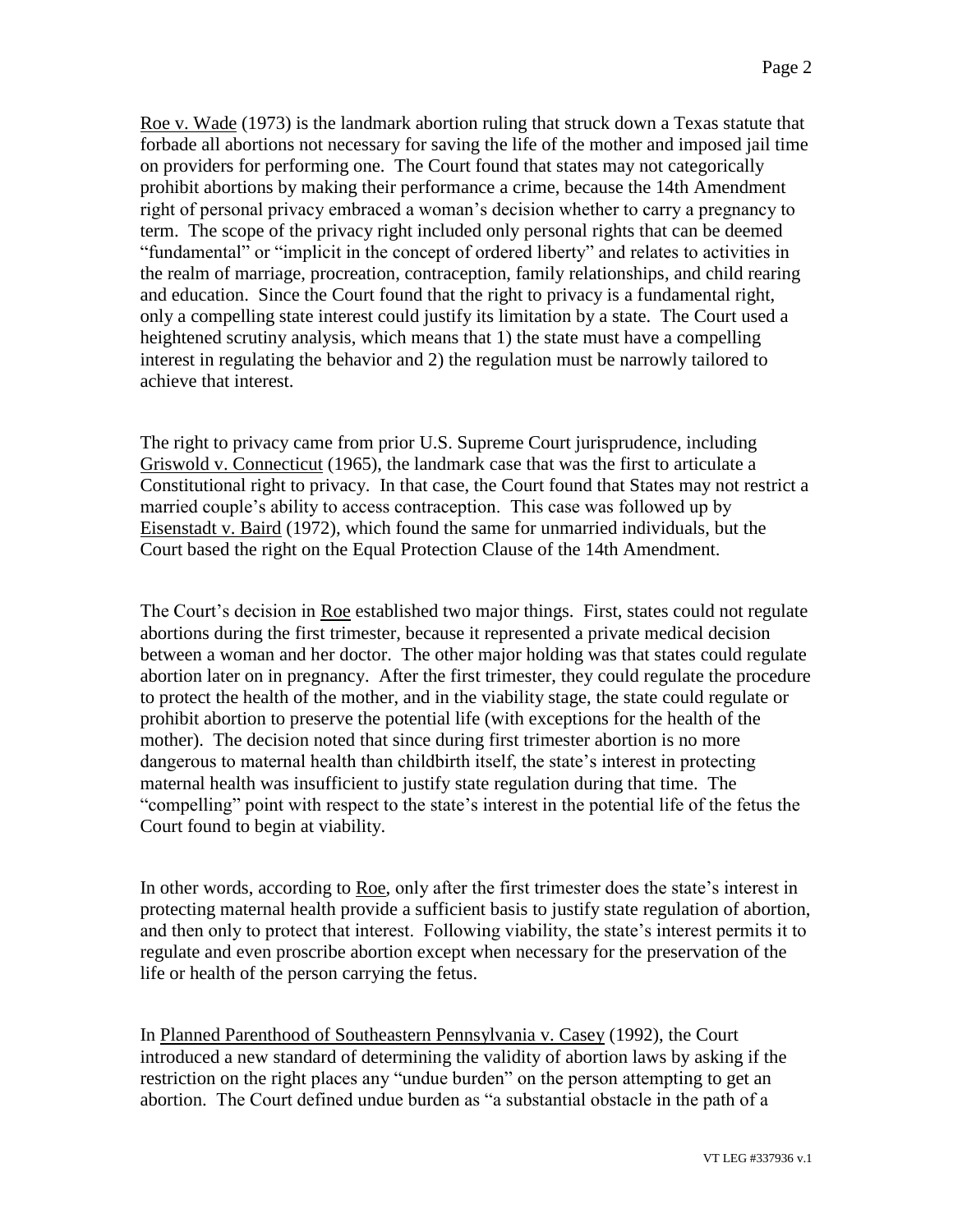woman seeking an abortion of a nonviable fetus." The PA statute at issue contained several restrictions. The Court upheld a 24-hour waiting period, informed consent, parental consent for minor's abortions with a judicial bypass, and certain reporting requirements. The spousal notification provision, which required a married woman to tell her spouse if she intended to have an abortion, did not survive the undue burden test and was struck down as unconstitutional. The undue burden standard moved away from the strict scrutiny analysis of the fundamental right to privacy used by the Roe Court and allowed greater regulation during the first trimester of pregnancy.

Whole Woman's Health v. Hellerstedt (2015) dealt with a Texas law requiring physicians who perform abortions to have admitting privileges at a hospital within 30 miles of the abortion clinic, and held abortion clinics to the same facilities standard as ambulatory surgical centers. The Court found that the regulations imposed an undue burden as defined by Casey, and were thus unconstitutional. The Court focused on the fact that there was no evidence to support that abortion was made safer under the regulations, and instead the statistics showed a significant increase in the difficulty of getting an abortion. Since there were more obstacles added than there was a health benefit, the court found the law to be an undue burden. In her concurrence, Justice Ginsburg emphasized that the research showed that other procedures with more inherent risks than abortion received less regulation than the statute required for abortion.

Two U.S. Supreme Court decisions, issued seven years apart, had opposite holdings regarding statutes banning "partial birth abortions." First was Stenberg v. Carhart (2000), in which the Court determined that a Nebraska statute prohibiting these abortions was unconstitutional because it failed to include an exception to protect the health of the mother and because the language defining the prohibited procedure was too vague, and could be interpreted to apply to dilation and evacuation procedures, which are the most common procedures during the second trimester of pregnancy. Congress then passed the Partial-Birth Abortion Ban Act in 2003. Within two days of its signing, federal courts in NE, CA, and NY blocked its enforcement. In 2007, the Court upheld the Act as not unconstitutionally vague and not imposing an undue burden on a woman's right to abortion. 2

Three related U.S. Supreme Court decisions ruled that the states have neither a statutory nor a constitutional obligation to fund elective abortions or provide access to public facilities for such abortions.<sup>3</sup> However, Title 19 of the Social Security Act left a state free to include coverage for nontherapeutic abortions should it choose to do so.

 $\overline{a}$ 

<sup>&</sup>lt;sup>2</sup> Gonzales v. Carhart, 550 U.S. 124 (2007). In her dissent, Justice Ginsberg noted that in materially identical circumstances the Court found that a statute lacking a health exception for the mother was unconstitutional on its face, and that this about-face was likely due more to the makeup of the Court than a shift in public opinion.

<sup>&</sup>lt;sup>3</sup> Beal v. Doe, 432 U.S. 438 (1977); Maher v. Roe, 432 U.S. 464 (1977); and Poelker v. Doe, 432 U.S. 519 (1977). Later Supreme Court rulings indicate that there is no statutory or constitutional obligation of the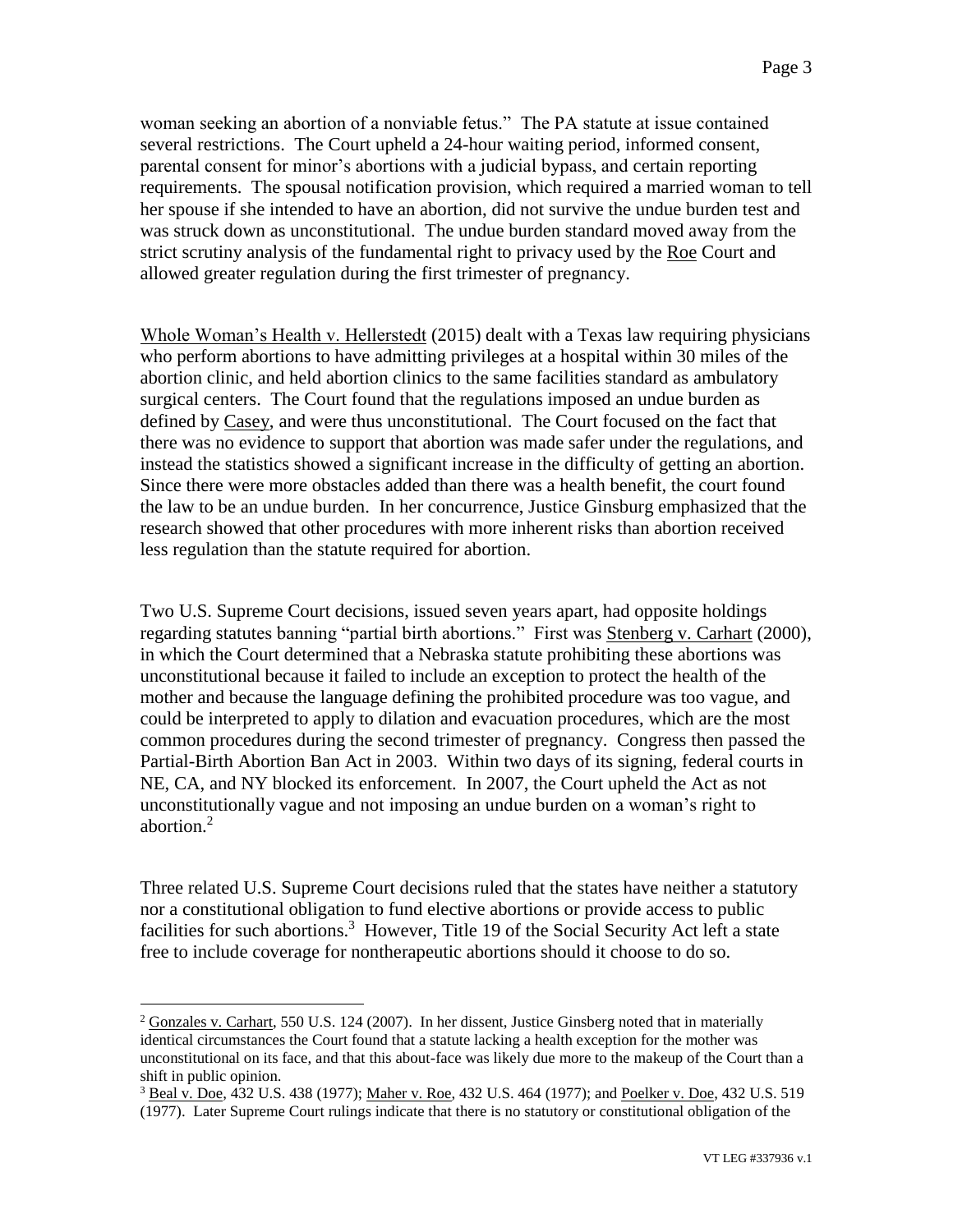In Doe v. Celani (1986), the Chittenden Superior Court struck down under the State Constitution a State rule limiting State medical assistance for abortion to those procedures covered by the federal Medicaid program. At the time, the Hyde amendment limited federal reimbursement for abortions to situations where the life of the pregnant person would be endangered if the fetus were carried to term.<sup>4</sup> The result of the State rule was to exclude reimbursement for medically necessary abortion services and only allow for reimbursement for abortion care in cases of life endangerment. As a result of this court order, in Vermont if a person is eligible to receive Medicaid, that person is entitled to have the cost of a medically necessary abortion covered through the General Assistance appropriation.

#### **Potential Scope of H.57**

 $\overline{a}$ 

The bill prohibits public entities from depriving a consenting individual of the choice to carry out or terminate the individual's pregnancy. It also prohibits public entities from interfering with or restricting, in the regulation or provision of benefits, facilities, services, or information, the choice of a consenting individual to terminate the individual's pregnancy.

The definition of public entity includes the three branches of State government. The General Assembly is granted the supreme legislative authority in Chapter II section 2 of the Vermont Constitution. That power includes the power to prepare bills and enact them into laws.<sup>5</sup> There is nothing to prevent a future legislature from "notwithstanding" the provisions of law in H.57 and passing legislation that restricts the right of an individual to terminate the individual's pregnancy. The nature of legislative action is that subsequent governments are free to revisit the policy choices of the past. However, if H.57 passes and some administrative action were taken that restricts or interferes with the right to abortion, the injured party in that scenario may have a private right of action under the statute.

H.57 does not impose any duty on a private practitioner to participate in any abortion. Nor does it interfere with the operation of crisis pregnancy centers, which are organizations established to counsel pregnant individuals against having an abortion. In fact, Vermont is a state that does not impose any regulations on crisis pregnancy centers. Many states regulate these organizations because generally they strive to give the impression that they are clinical centers, offering legitimate medical services and advice, but in fact they are exempt from the regulatory, licensure, and credentialing oversight that apply to health care facilities. Crisis pregnancy centers generally do not provide comprehensive, accurate, or evidence-based clinical information about all available options regarding pregnancy and abortion since their mission is typically based on religious ideology, rather than the health and well-being of the individual seeking care.

states or federal government to fund medically necessary abortions either. Harris v. McRae, 448 U.S. 297 (1980) and U.S. v. Zbaraz, 448 U.S. 358 (1980).

<sup>4</sup> Currently, the Hyde amendments limit federal reimbursement for abortion care to situations where 1) the life of the pregnant person is endangered, or 2) the pregnancy was the result of incest or rape.

<sup>5</sup> *See* Constitution of the State of Vermont § 6 [Legislative Powers].